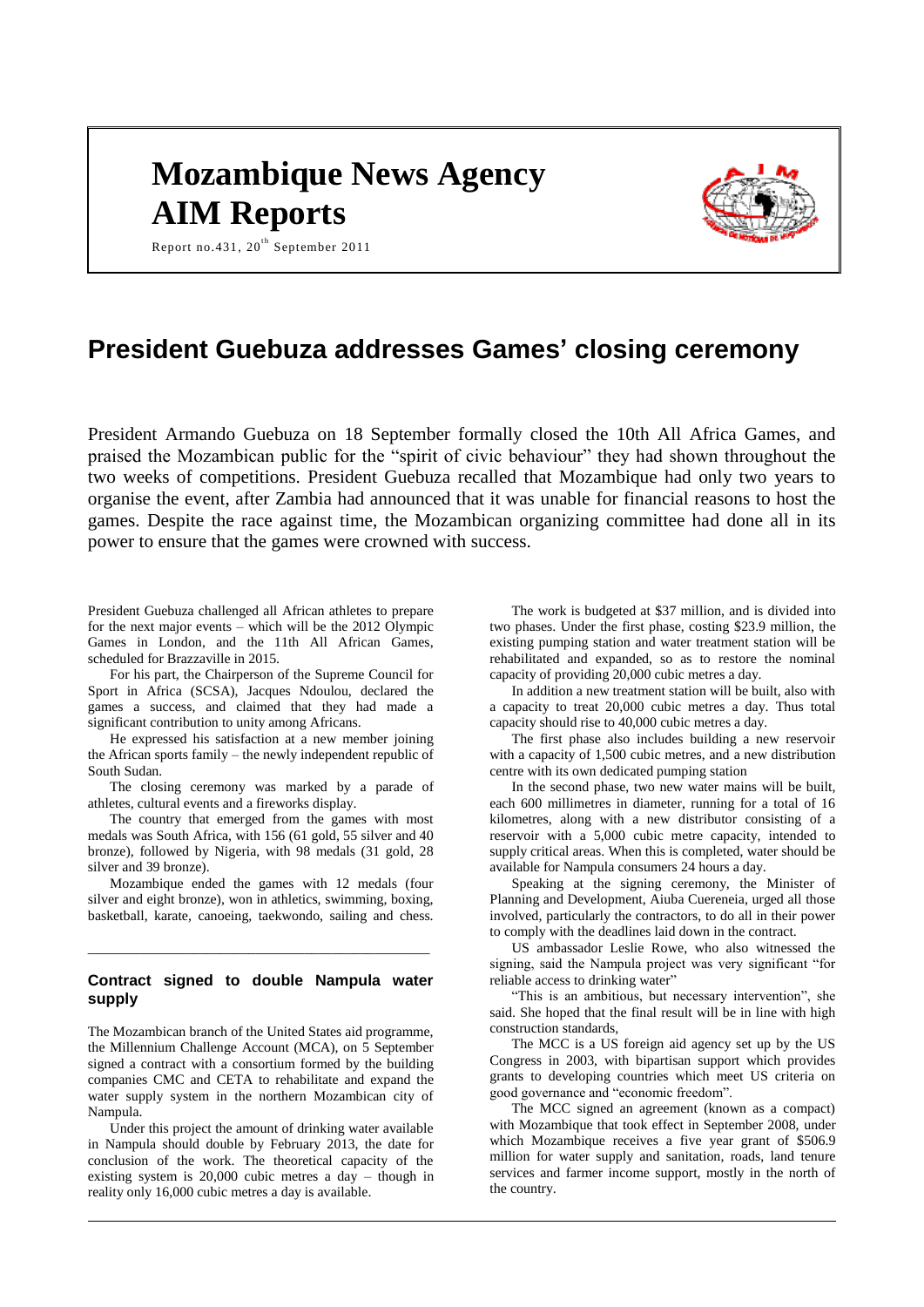# **Poachers kill elephants in Quirimbas National Park**

Poachers have killed at least 12 elephants in the space of a week in the Quirimbas National Park (PNQ), in the northern province of Cabo Delgado.

The PNQ is a fully protected area covering around 7,500 square kilometres. It consists of the islands of the Quirimbas archipelago, and a large stretch of mainland bush and forest.

According to the park management, a group of four men, wearing military uniform and armed with assault rifles, are killing elephants in the districts of Ancuabe and Meluco. They have press-ganged local peasants into carrying the tusks, and threaten to kill anyone who does not cooperate.

Both Mozambican and foreign poachers have been active in the park recently. Some poachers have been detained in recent months, but the park authorities warn that the PNQ does not have enough wardens, particularly in light of the increasingly sophisticated equipment used by the criminals.

The park authorities have organised joint operations with the police and with local community leaderships, in order to identify and arrest poachers, sometimes with satisfactory results.

Six cases of poachers, accused of killing elephants, using toxic products to poison animals and illegal possession of firearms have been sent to the provincial capital, Pemba. But the lethargy of the provincial prosecution service and the courts means that none of these cases has yet come to trial.

The PNQ release says that the ivory is eventually taken out of the park by helicopter. The PNG have not yet been able to identify the origin of this helicopter.

#### **More than 800,000 military items collected**

Over 800,000 guns and other items of military equipment have been collected since 1995 under the programme "Transforming Guns into Hoes" (TAE), an initiative of the Christian Council of Mozambique (CCM).

TAE, an updating of the biblical injunction to "turn swords into ploughshares", consists in collecting weaponry, no questions asked, compensating the person who delivers the items, and then destroying them. In many cases, sculptors have worked on the guns, ammunition clips and other items, turning them into works of art.

Interviewed by Radio Mozambique on 16 September, the TAE National Coordinator, Boaventura Zitha, said that the churches have been working with communities to locate arms caches that were buried at the end of the war of destabilisation, and to persuade people in illicit possession of firearms to come forward and deliver them voluntarily.

In addition to the statues wrought out of the weapons, TAE is also preparing the construction of memorials to the war dead, based on the armaments collected. Zitha said the communities will then have something to remind them that the instruments recently used to kill and main can also be used to erect things of artistic beauty.

#### **Elections Commission meets political parties**

Mozambique"s National Elections Commission (CNE) on 15 September met with representatives of the country"s political parties to discuss the procedures for presenting candidates for the municipal by-elections scheduled for 7 December.

The by-elections are for the mayors of Quelimane, Pemba and Cuamba municipalities, and have been precipitated by the resignation of three mayors elected in 2008, namely Pio

Matos, Sidique Yacub and Arnaldo Maloa, all from the ruling Frelimo Party.

Although there are dozens of political parties registered in Mozambique, only Frelimo, the Mozambique Democratic Movement (MDM), which holds eight seats in parliament, and seven small extra-parliamentary parties turned up.

There was no sign of the main opposition party, Renamo, whose leader Afonso Dhlakama has announced that it will boycott the by-elections.

CNE chairperson Joao Leopoldo da Costa confirmed to AIM that Renamo has made no attempt to contact the CNE.

#### **New bank inaugurates head office**

Prime Minister Aires Ali on 14 September urged the country"s financial sector to channel the savings it obtains from the public into productive activities, thus contributing to wealth creation and the development of the Mozambican economy.

Ali was speaking at the inauguration of the Maputo head office of the latest bank authorised to operate in Mozambique, the Banco Unico.

This bank is dominated by Portuguese capital – the Portuguese concerns Corticeira Amorim and the VisaBeira Group hold 51 per cent of the shares. The Mozambican shareholders include the National Social Security Institute (INSS), and the National Hydrocarbon Company (ENH).

Corticeira Amorim is part of the Amorim group, and claims to be the world leader in the cork industry. 50 per cent of Corticeira Amorim is owned by Americo Amorim, often considered the richest man in Portugal, and ranked by Forbes as the 212th richest person in the world in 2010.

Ali said that the Mozambican government recognises the importance of the financial sector for the country"s development, and so has been paying particular attention to it, notably by providing incentives for the expansion of banking services into the rural areas.

The formation of Banco Unico, he said, expresses the vitality of the Mozambican financial market, and reflects the countless investment possibilities this sector presents for Mozambican and foreign businesses. He urged Mozambican companies to take advantage of all the opportunities resulting from the entry of new financial services onto the market.

The chairperson of the Banco Unico board of directors, Joao Figueiredo, who until recently was Chief Executive Officer of Mozambique"s largest commercial bank, the Millennium BIM, said that inaugurating the head office closes one stage in the bank"s history, but opens another – that of initiating banking activity.

Up until now, the bank"s main efforts have been to set up an organisational and functional structure in line with best international practices, he said.

"We have guided our efforts and much of our energy so that we can guarantee that our activity rests on a technological infrastructure that is up to the highest world standards", added Figueiredo.

Five branches have been set up in Maputo and the neighbouring city of Matola, plus a separate office for dealings with corporate clients.

The bank"s initial capital is \$20 million, but it hopes to double this by the end of the year. The medium term ambition of Banco Unico is to become one of the "banks of reference" on the Mozambican market, and to contribute towards channelling savings into the banking system.

Figueiredo stressed that Banco Unico is a universal, retail bank, but which will provide its clients with "personalised and innovative services".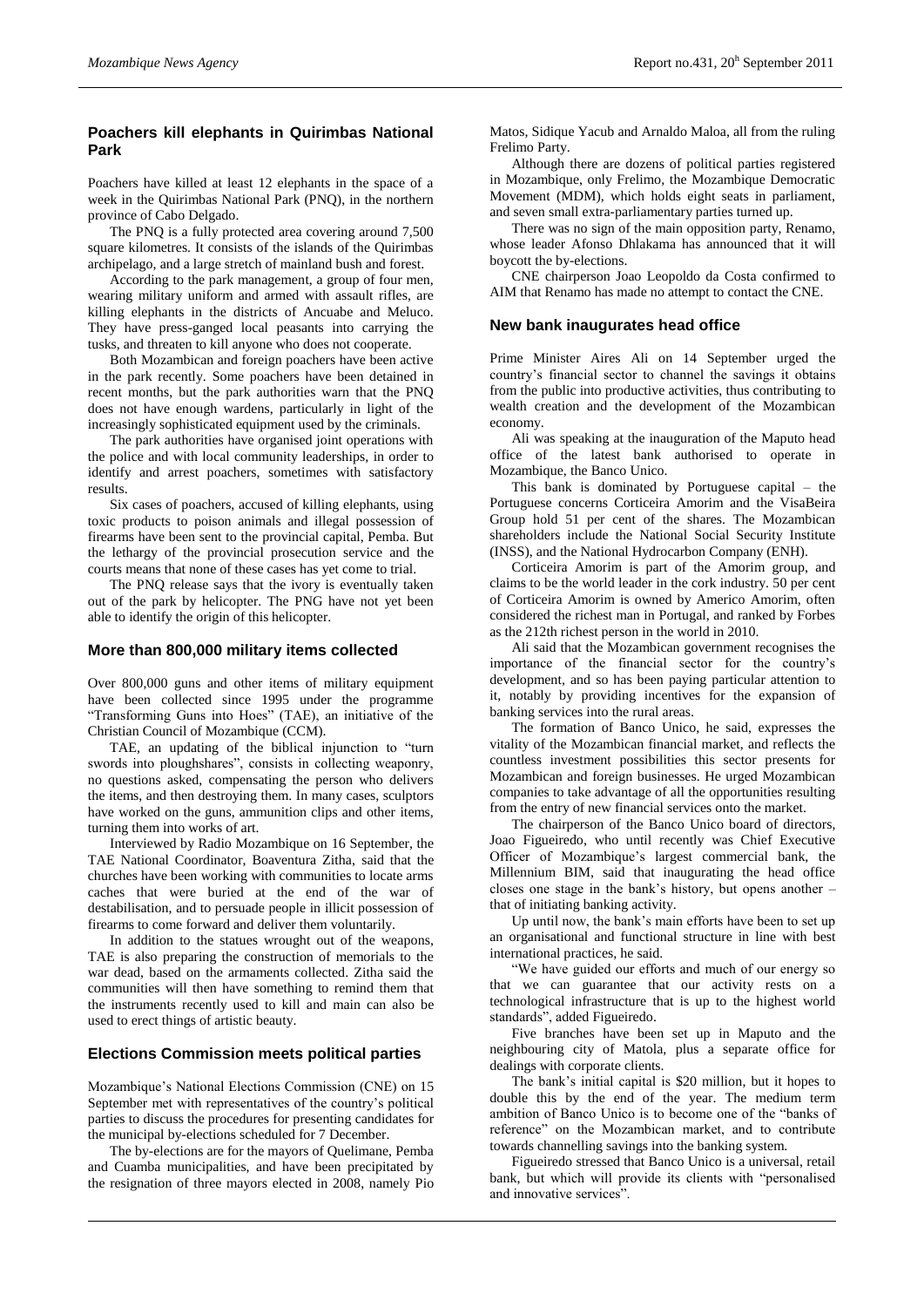# **Vale exports first consignment of coal**

The first coal exports from the open cast mine in Moatize district, in the western province of Tete, operated by the Brazilian mining giant Vale, has left the port of Beira.

The first shipment consists of 35,000 tonnes of thermal coal, which was carried on several trains from Moatize along the 575 kilometres of the rehabilitated Sena railway line.

The coal exports were loaded onto the ship "Orion Express", and are headed for the port of Tripoli in Lebanon.

According to Vale, over 9,000 people - 90 per cent of them Mozambican - have been involved in opening the mine, which began in 2008. Vale expects the mine"s production to reach 11 million tonnes a year of coking and thermal coal.

Vale states that, via the Vale Foundation, it has invested over \$90 million in projects in Tete covering health, agriculture, infrastructure, sport and education, including the resettlement of 1,353 households to make way for the mine.

#### **Government promotes aquaculture**

The Mozambican government on 13 September approved a decree establishing the "marine aquaculture reserve", a measure intended to promote marine fish farming.

Speaking to reporters after a meeting of the Council of Ministers (Cabinet), the government spokesperson, Deputy Justice Minister Alberto Nkutumula, stressed the importance of aquaculture for food security and for generating income.

Aquaculture would create job opportunities for many households, and could play an important role in poverty reduction. "That is why the Fisheries Ministry, through the National Aquaculture Development Institute (INAQUA), has held a study in 39 districts of the seven coastal provinces – Maputo, Gaza, Inhambane, Sofala, Zambezia, Nampula and Cabo Delgado", Nkutumula said.

"It was found that the country has a potential for 77,600 hectares of aquaculture on land, 32,100 hectares of aquaculture in cages at sea, and 10,600 hectares for seaweed aquaculture".

The estimated potential production of fish, he continued, was 560,000 tonnes in tanks on land, and 231,000 tonnes in cages at sea. More significant in terms of revenue is the potential for farmed prawn production – which Nkutumula put at 465,000 tonnes in tanks on land, and 77,000 tonnes in cages at sea. In addition, 641,000 tonnes of seaweed could be farmed.

To develop aquaculture at sea, the government had therefore established the Marine Aquaculture Reserve, which would cover areas already demarcated through the study. Other social and economic activities may be undertaken in the reserve, as long as they complement aquaculture, or present comparative advantages.

The Council of Ministers also authorised two new private universities, bringing to 39 the total number of institutions of higher education in the country. One is the Adventist University of Mozambique, which will be based in Beira, and is owned by the Mozambican Union of Seventh Day Adventists.

The second university-level body authorised is the Higher Business Management Institute (ISGN), owned by the company SPM-Consultants. It will be based at Macuacua, in Manjacaze district, in the southern province of Gaza.

*\_\_\_\_\_\_\_\_\_\_\_\_\_\_\_\_\_\_\_\_\_\_\_\_\_\_\_\_\_\_\_\_\_\_\_\_\_\_\_\_\_\_\_\_*

*This is a condensed version of the AIM daily news service – for details contact [aim@aim.org.mz](mailto:aim@aim.org.mz) \_\_\_\_\_\_\_\_\_\_\_\_\_\_\_\_\_\_\_\_\_\_\_\_\_\_\_\_\_\_\_\_\_\_\_\_\_\_\_\_\_\_\_\_*

#### **Mozambique to test HIV vaccine**

Health Minister Alexandre Manguele announced on 14 September that clinical trials of a vaccine against HIV, the virus that causes AIDS, will begin this month and last for about a year and a half.

A combination of vaccines, known as ADN-MVA, will be used, ADN is a primary stimulus intended to unleash an immune response, while MVA is used to strengthen the immune response caused by AND.

Manguele said that the ADN-MVA combination has already been tested scientifically in Tanzania and Sweden, with encouraging results.

"The study that will now be held in Mozambique is known as a "Phase I/II clinical trial" and seeks to assess the safety and immunogenicity of the primary intradermal vaccination with ADN and the intramuscular strengthening with MNA", said the Minister. The trial subjects will be "young and healthy volunteers in Mozambique".

In layman"s terms, the trial is intended to see whether the vaccine has any harmful effects, and whether it produces any immune response against HIV.

This research is being undertaken as part of the TaMoVac consortium which, in addition to Mozambique, also includes Tanzania, Germany, the USA, Britain and Sweden.

Research into HIV vaccines began in Mozambique in 2008, with funding of \$1.9 million from the Europe-Developing Countries Clinical Trials Partnership (EDCTP).

From 2008 onwards, Mozambique undertook a series of preparatory activities, including staff training, and acquiring and assembling the equipment necessary for the trials.

The trials will be carried out by the National Health Institute (INS) and by Maputo Central Hospital (HCM). Dr Ilesh Jani, Director of the INS, told the press conference that Mozambique has the capacity, in terms of human resources and equipment, to perform the trial.

He stressed the importance of undertaking studies in Mozambique, because there are various types of the HIV virus in different parts of the world – with the attendant risk that a vaccine developed for particular countries might not work in others.

Jani said there is no risk to the health of the 24 young volunteers. They are all HIV-negative, with a very low probability of contracting HIV. They were selected from people attending the HCM"s special clinic for young people and adolescents.

## **Factory to produce ethanol from cassava**

A factory producing ethanol from cassava should be operational by March 2012, in the town of Dondo, in the central Mozambican province of Sofala, reports the Beira daily paper "Diario de Mocambique".

The factory has been designed by the Beira-based company Clean Star Mozambique Ltd and, according the Mayor of Dondo, Manuel Cambezo, the ethanol will be used to produce kerosene for domestic lighting.

It will depend on a large supply of cassava, which will be purchased from farmers in Dondo and the neighbouring districts of Muanza and Nhamatanda.

"For us, it is an added value to have this kind of project, because it stimulates the peasants to increase the area cultivated with cassava", said Cambezo.

Cambezo also announced that on October a new factory, owned by the Balagi Group Africa, will begin production in Dondo of mineral water and spirits. Tests carried out on the products so far were "positive", he said.